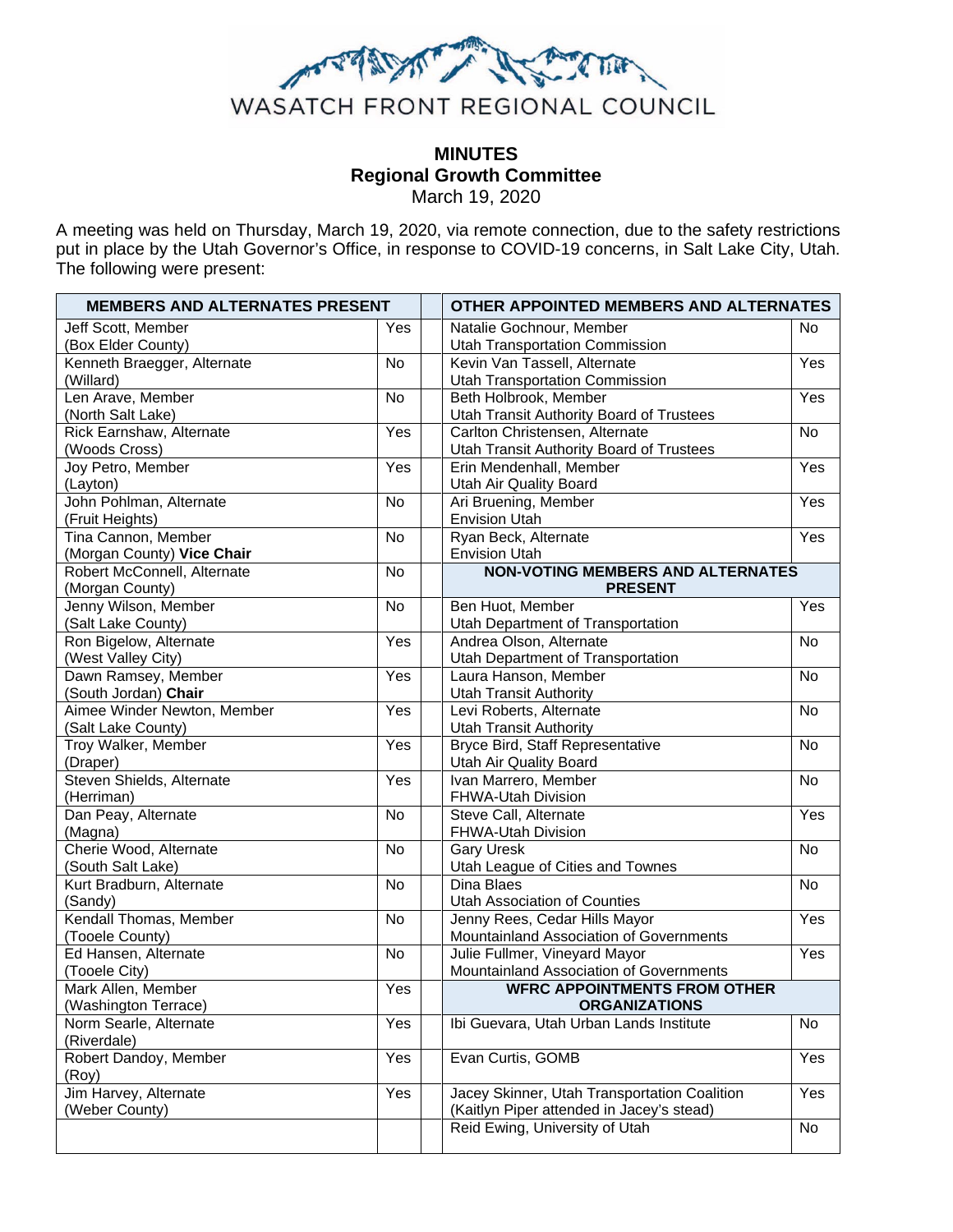#### **OTHER ATTENDEES PRESENT.**

| <u>UIHER AI IENDEES FRESENT.</u> |                        |
|----------------------------------|------------------------|
| Russ Fox, Draper City            | Andrew Gruber, WFRC    |
| Ted Knowlton, WFRC               | Bert Granberg, WFRC    |
| Jory Johner, WFRC                | Hugh Van Wagenen, WFRC |
| Scott Hess, WFRC                 | Megan Townsend, WFRC   |
| LaNiece Davenport, WFRC          | Katie Gerard, WFRC     |

#### **1. Introductions and Consent Agenda [00:05]**

Mayor Dawn Ramsey called the meeting to order at 9:50 a.m. Introductions were made, via roll call.

# **a. ACTION**: **Approve Minutes from January 16, 2020 [00:12:15]**

With no discussion or changes, Mayor Ramsey entertained a motion to accept the minutes. Mayor Roy Dandoy made a motion to accept, which was seconded by Councilmember Amiee Winder-Newton. The affirmative vote was unanimous.

#### **2. Public Comment [00:13:40]**

Mayor Ramsey opened the meeting for public comments. There were none.

#### **3. ACTION: Modifications to the Regional Transportation Plan (RTP) Amendment Process [00:14:05]**

Jory Johner, WFRC, introduced proposed modifications to the Regional Transportation Plan amendment process and asked for a recommendation from the Regional Growth Committee that the WFRC Regional Council approve these modifications. **[00:20:35]** Beth Holbrook, UTA Board of Trustees, made a motion to recommend the proposed modifications to the amendment process as outlined to the Council for approval. Mayor Mark Allen seconded the motion and it was unanimously approved.

# **4. Brief Updates [0:21:43]**

#### **a. Potential resources for implementation of Wasatch Choice Regional Vision and SB34 (Housing and Transportation)**

Ted Knowlton and Scott Hess, both with WFRC, discussed the plans for WFRC member local governments along with partner agencies including UDOT, UTA, ULCT, and UAC, to continue to develop resources to help communities as they seek to implement their visions, as embodied in the Wasatch Choice Regional Vision, and to address statutory requirements in their General Plans from SB34 (2019, housing, transportation and land use).

Three types of resources/assistance that are available are:

- 1. Public engagement: encouraging community engagement and innovative communications strategies after a large project has been proposed within a city.
- 2. Communications: for example, creating videos that highlight regional quality of life.
- 3. Information and analyses: providing support and deeper-dive discussions around the economic and fiscal impacts of various growth patterns.

# **b. Transportation and Land Use Connection (TLC) Program Awards - 2020 Recipients [00:31:04]**

Megan Townsend, WFRC, provided a status update on the Transportation and Land Use Connection Program and introduced the 17 newly funded projects that will be a part of the TLC program for the coming year. A list of the awarded projects can be found at https://wfrc.org/programs/transportationland-use-connection/awarded-projects/

# **c. Legislative Debrief [00:36:20]**

LaNiece Davenport, WFRC, shared some of the key issues that came out of the 2020 Legislative Session, that are relevant to the Wasatch Front Region. More information can be found at https://wfrc.org/billtracker/